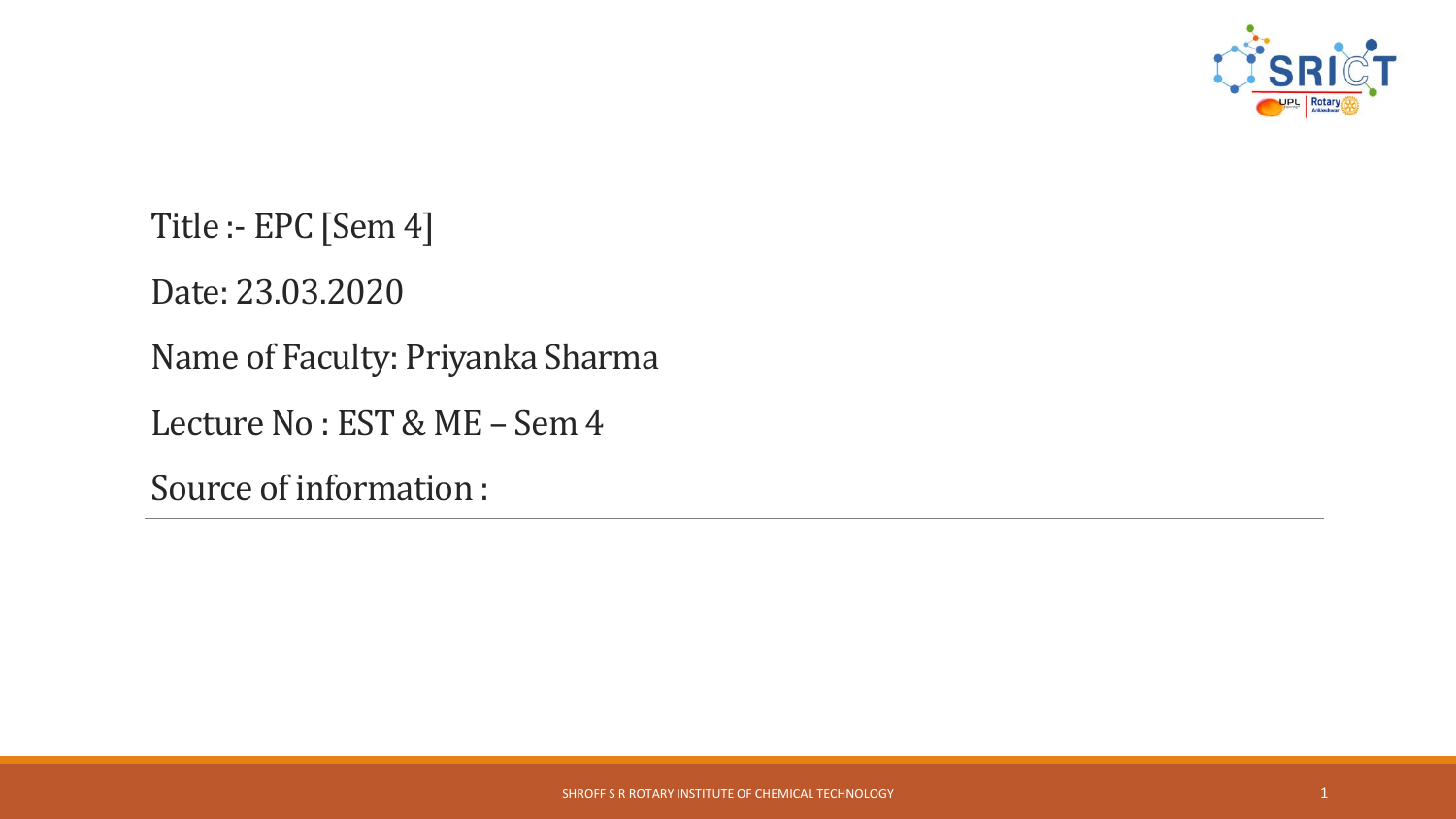### Quotations for Educations

[**[Ernest Dimnet\]](http://www.brainyquote.com/quotes/quotes/e/ernestdimn404995.html)-** "Children have to be educated, but they have also to be left to educate

themselves."

**[\[Abraham Lincoln\]:-](http://www.google.com.au/url?sa=t&rct=j&q=abraham lincoln wikipedia&source=web&cd=1&sqi=2&ved=0CCsQFjAA&url=http://en.wikipedia.org/wiki/Abraham_Lincoln&ei=ndg8T4auFYzHmQWY5PjJBw&usg=AFQjCNFFSLWGlw9FLEOroEjpI2X_yjCSBg)** The Best way to predict your Future is to create it.

**Education** is the passport to the future, for tomorrow belongs to those who prepare for it today.

 $\triangleright$ " If you are thinking a year a head, Sow a Seed. If you are thinking Ten year a head, Plant a tree. If you are thinking Hundred year a head, Educate the People."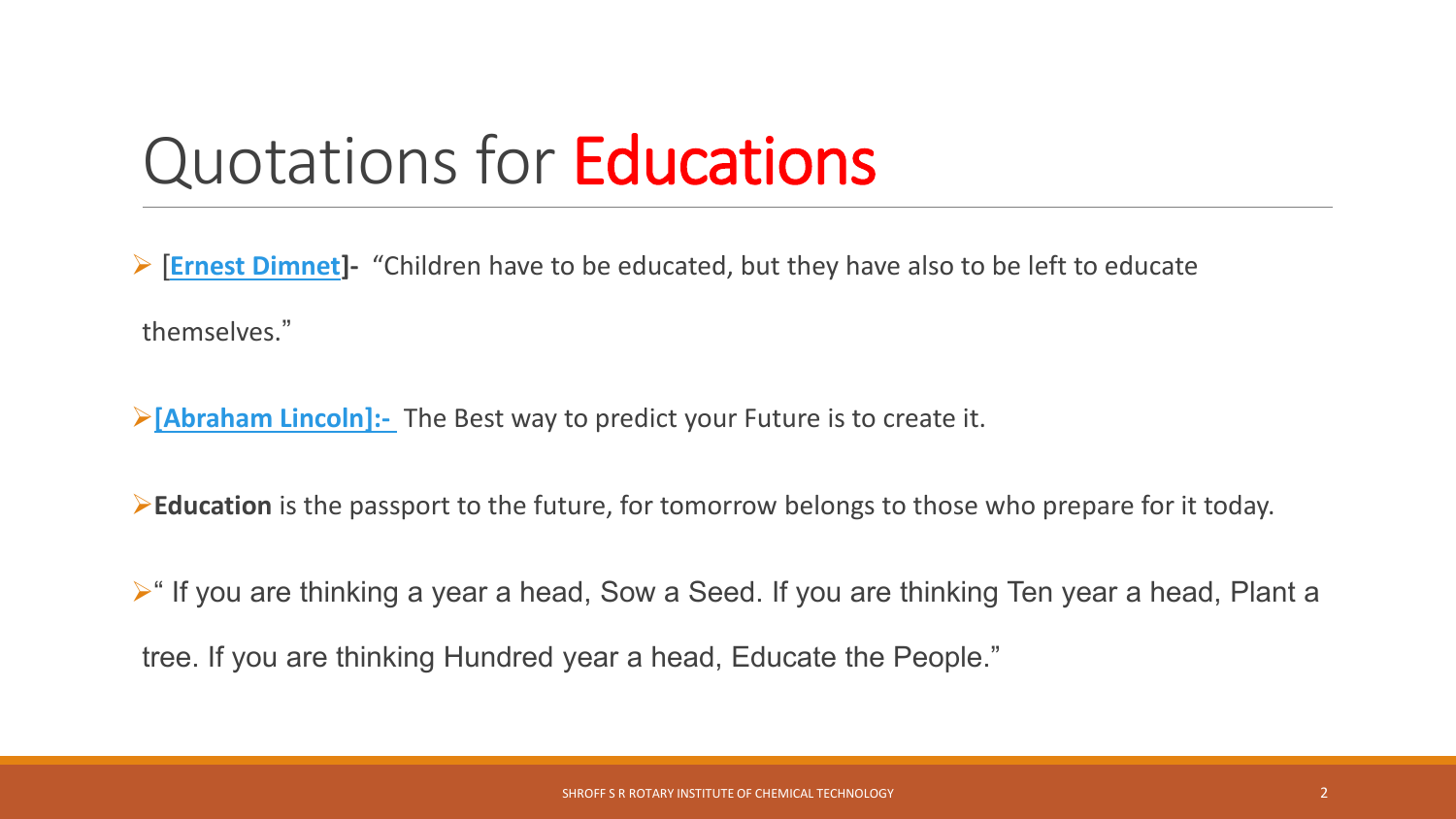# Quotations for Environment

**Don't destroy greenery and don't spoil scenery.**

**"To waste and destroy our natural resources, to skin and exhaust the**  land instead of using it so as to increase its usefulness, will result in **undermining in the days of our children the very prosperity which we ought by right to hand down to them."** *[ Theodore Roosevelt]*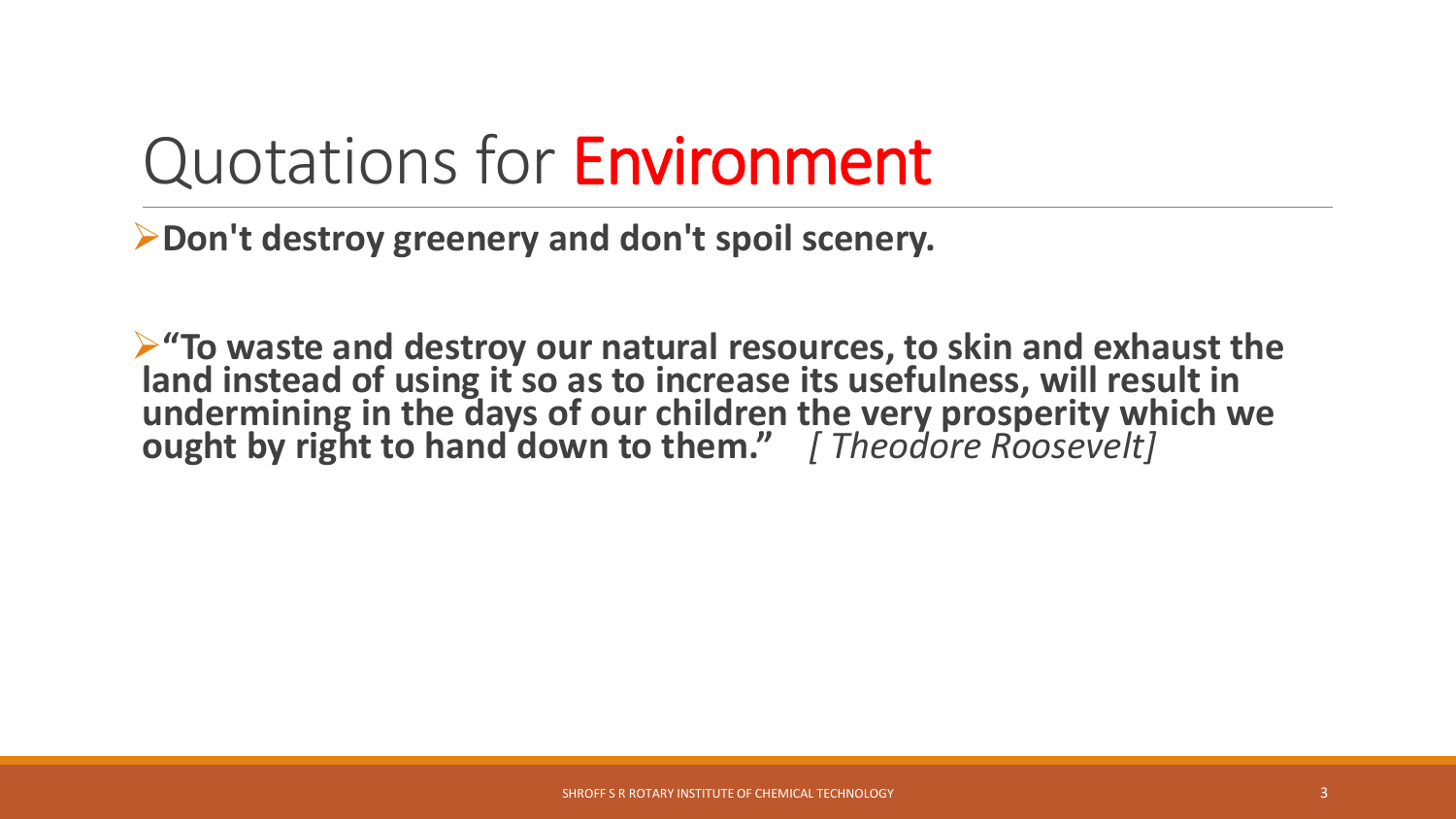# Quotations for Environment

**The environment is everything that isn't me. [** *Albert Einstein]*

 **The environment is where we all meet; where all have a mutual interest; it is the one thing all of us share.**

*[Lady Bird Johnson]*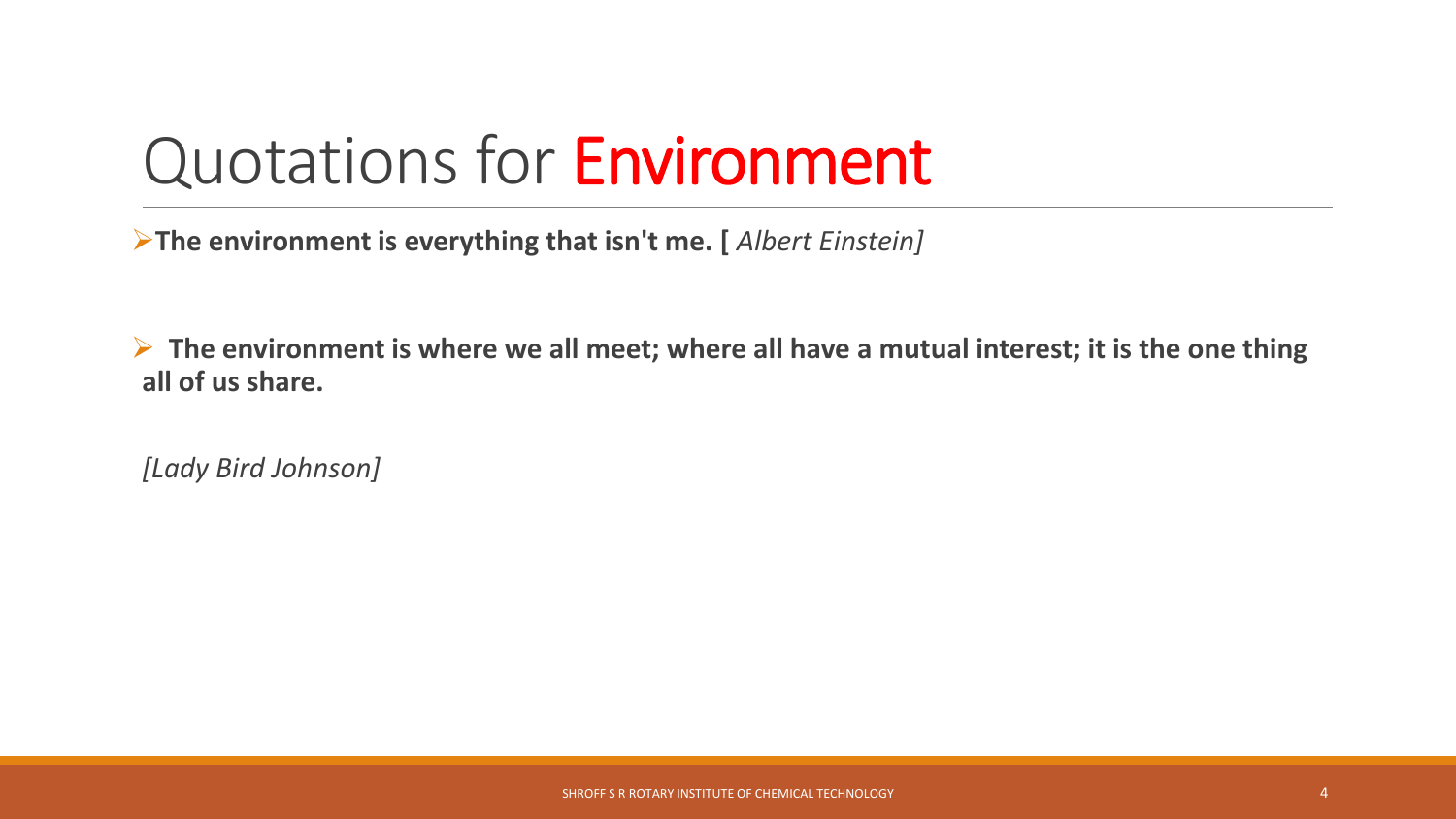# Quotations for health and hygiene

 $\triangleright$  Our greatest happiness does not depend on the condition of life in which chance has

placed us, but is always the result of a good conscience, good health, occupation, and freedom in all just pursuits.

 $\triangleright$  To keep the body in good health is a duty... otherwise we shall not be able to keep our mind strong and clear.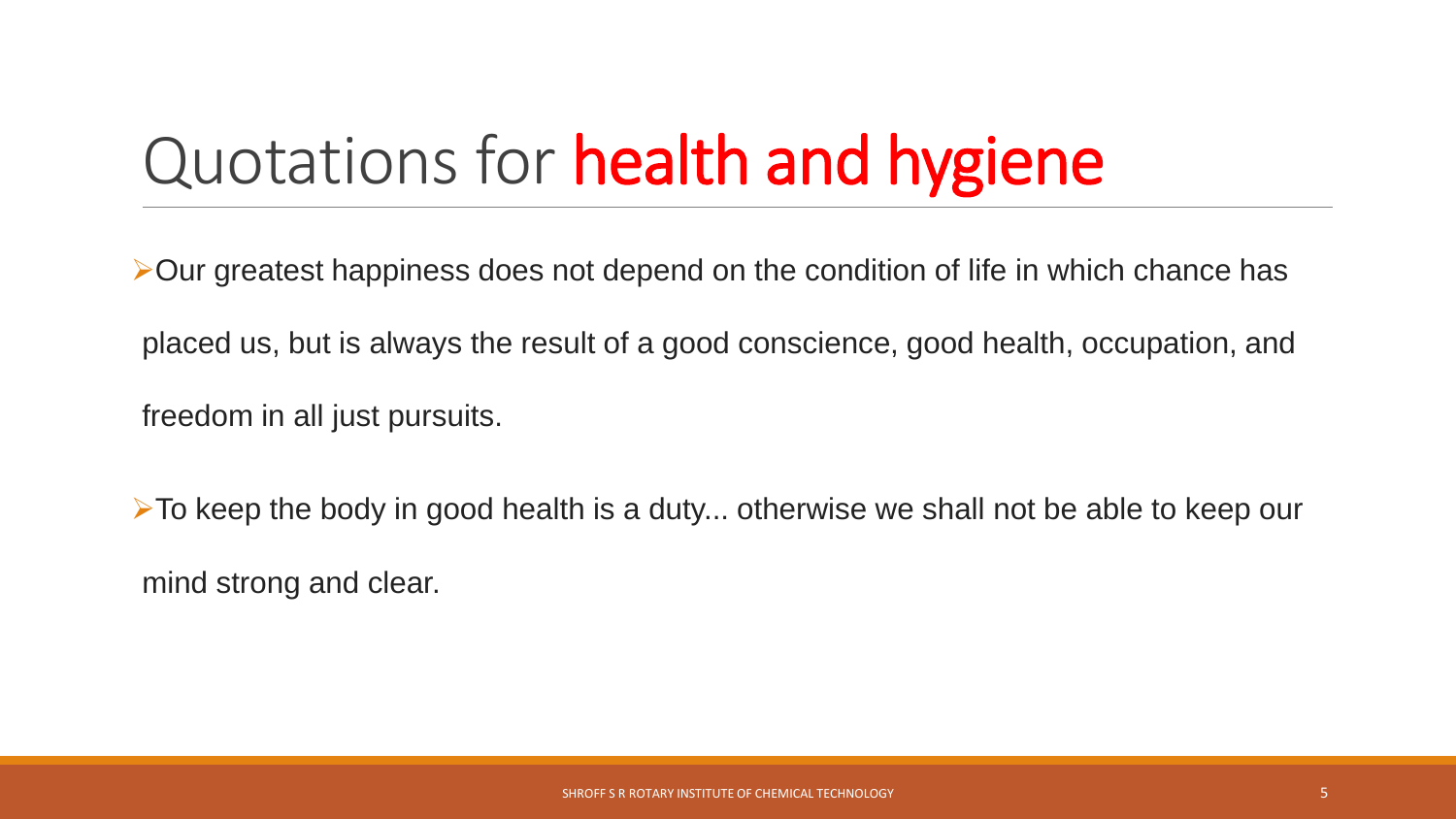# Quotations for health and hygiene

 $\triangleright$ I'm a hygiene freak. I'm like obsessive-compulsive when it comes to washing your hands.

#### - **Kelly Clarkson**

 $\triangleright$  Keep your own house and its surroundings pure and clean. This hygiene will keep you healthy and benefit your worldly life. [Shri Satya Sai Baba]

Man does not live by soap alone; and hygiene, or even health, is not much good unless you can take a healthy view of it or, better still, feel a healthy indifference to it. [[Gilbert K. Chesterto\]](http://www.famousquotes123.com/gilbert-k-chesterton-quotes.html)

 $\triangleright$ The denunciation of the young is a necessary part of the hygiene of older people, and greatly assists the circulation of the blood. [**Logan Pearsall Smith]**